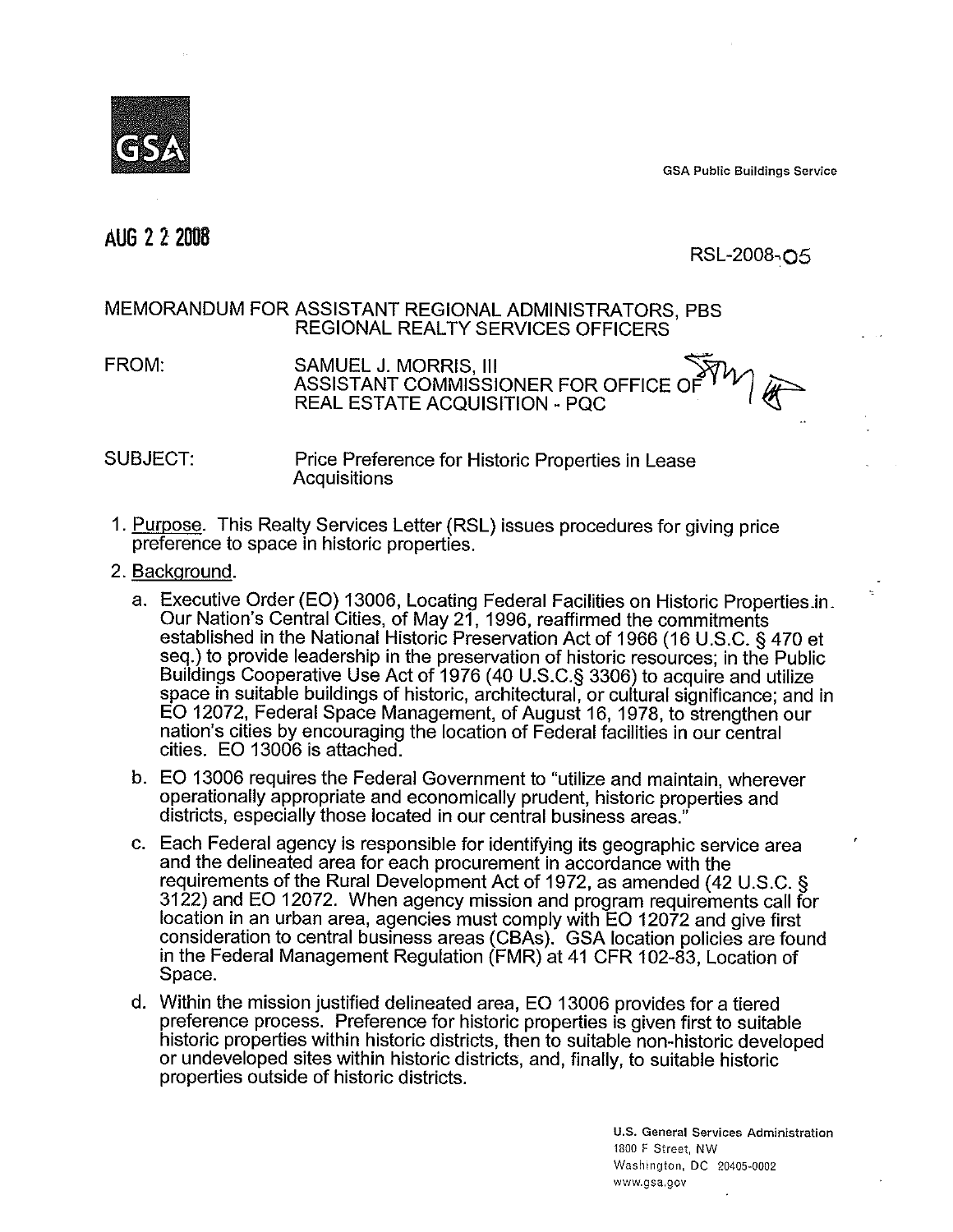- e. 41 CFR 102-78.60, 102-73.120, and 102-73.125 of the FMR implement EO 13006 and require Federal agencies to give a price preference to space in historic properties when acquiring leased space using either the lowest price technically acceptable or the best value tradeoff source selection process.
- f. General Services Acquisition Regulation (GSAR) clause 552.270-2, Historic Preference (SEPT 2004), revised the historic preference contract clause to reflect the tiered preference hierarchy of consideration. Before the revision, suitable historic properties were treated equally and received a 10 percent preference. The new clause is incorporated into the revised Solicitation for Offers issued under RSL-2008-04. The clause is attached.
- 3. Effective Date/Expiration Date. This RSL is effective 60 days after the date of issuance and will expire five (5) years after the date of issuance unless modified, canceled, or reissued.
- 4. Cancellation. None.
- 5. Applicability. This RSL applies to all real property leasing activities.
- 6. Instructions/Procedures. Instructions are provided in Attachment 1, Procedures for Giving Price Preference to Historic Properties in Lease Acquisitions.

Attachments:

- a. Attachment 1 Procedures for Giving Price Preference to Historic Properties in Lease Acquisitions
- b. Attachment 2 Locating Federal Facilities on Historic Properties in Our Nation's Central Cities
- c. Attachment 3 GSAR 552.270-2, Historic Preference (SEPT 2004)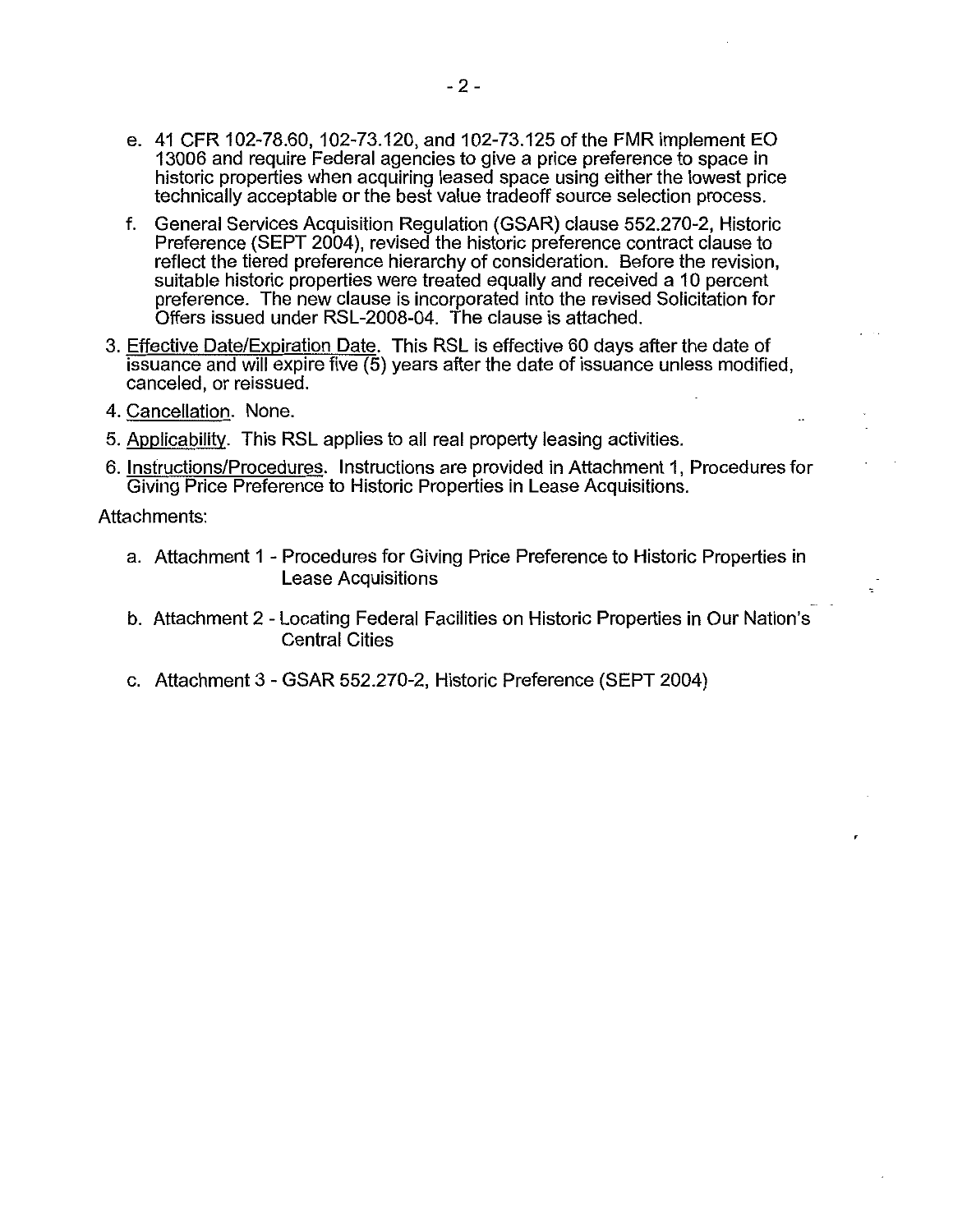#### Attachment 1

Procedures for Giving Price Preference to Historic Properties in Lease Acquisitions

- 1. General. The procedures in this RSL must be applied in lease acquisitions in urban areas when suitable historic properties are identified within the approved delineated area. The procedures do not apply to acquisitions for space in rural areas identified under the requirements of the Rural Development Act of 1972.
- 2. Qualifying for historic preference. Offerors must provide documentation with their offer to substantiate their property as one of the following types of historic properties. Realty specialists having questions about the documentation submitted must consult with their regional historic preservation officers.
	- a. A historic property within a historic district;
	- b. A non-historic developed or undeveloped site within a historic district; or
	- c. A historic property outside of a historic district.
- 3. Applying historic preference when award is based on lowest priced technically acceptable source selection process.
	- a. Realty specialists or support contractors must evaluate all technically acceptable offers in accordance with the Price Evaluation (Present Value) paragraph included in the Solicitation for Offers (SFO) to determine the lowest priced offer.
	- b. After determining the ANSI/BOMA Office Area per square foot present value cost- (PVC) of each offer, realty specialists or support contractors must perform a further evaluation of the offers when there are offers that qualify for a historic price preference and the lowest priced offer is not a historic property or a property in a historic district.
		- i. If there is a suitable historic property located in a historic district, the realty specialist or support contractor must reduce the per square foot PVC of the offer for the historic property by 10 percent. This rate will be used only for price comparison purposes.
		- ii. If no suitable historic property within a historic district is offered or the 10 percent preference does not result in this property being the lowest priced technically acceptable offer, the realty specialist or support contractor must then give preference to suitable non-historic developed or undeveloped sites within historic districts by reducing the per square foot PVC of the offer for the non-historic developed or undeveloped site within a historic district by 2.5 percent. This rate will be used only for price comparison purposes.
		- iii. If no suitable non-historic developed or undeveloped site within a historic district is offered or the 2.5 percent preference does not result in this property being the lowest priced technically acceptable offer, the realty specialist or support contractor must then give preference to suitable historic properties outside of a historic district by reducing the per square foot PVC of the offer for the historic property outside of a historic district by 10 percent. This rate will be used only for price comparison purposes.
		- iv. If no suitable historic property outside of a historic district is offered, and no other historic properties or properties in historic districts are offered, then no historic price preference is applied.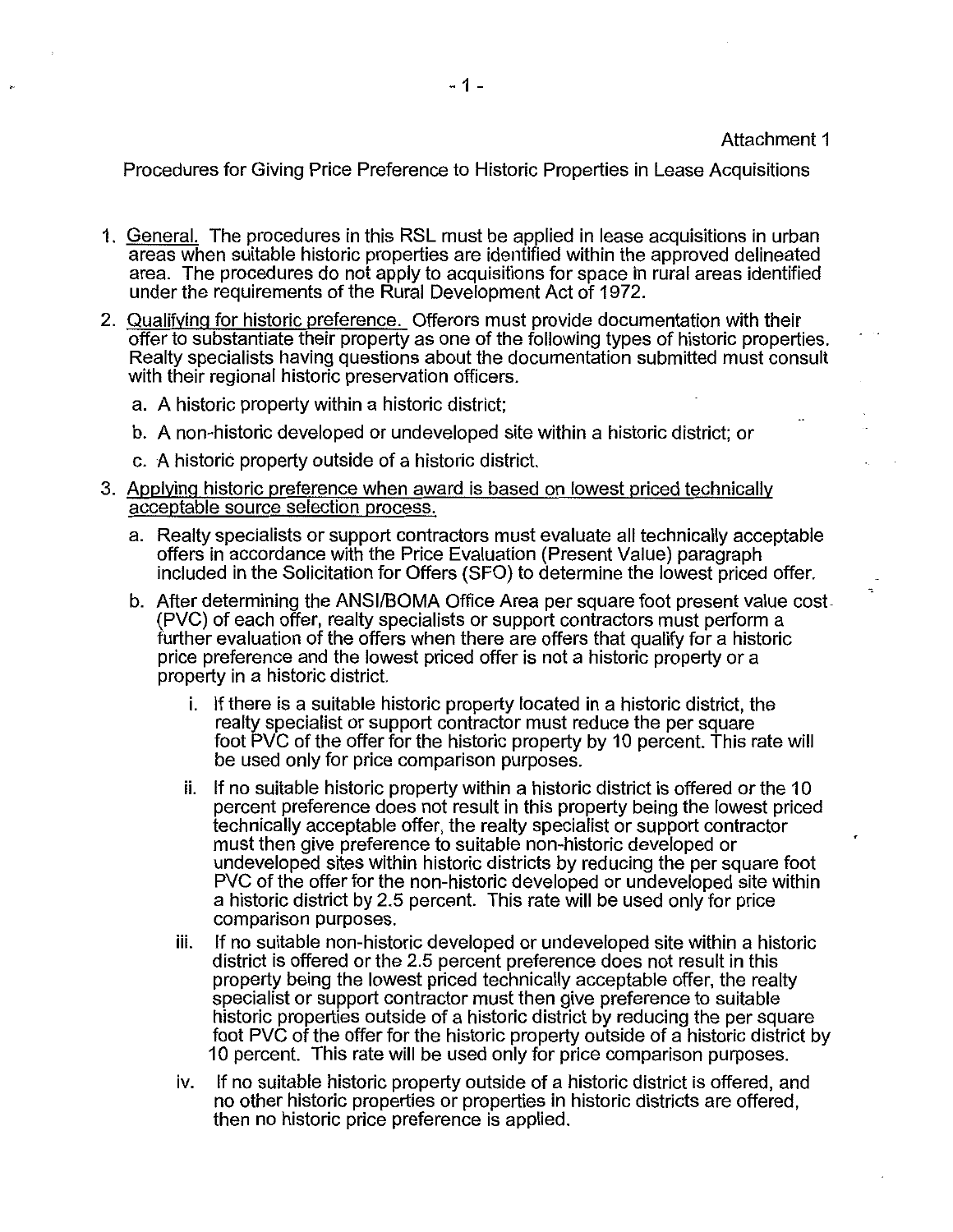- 4. Applying historic preference when award is based on best value tradeoff source selection process.
	- a. When price is not the basis for award, the applicable price preference is still applied. The award is made to the offeror whose offer is most advantageous to the Government, considering price and other factors.
	- b. The price preference is applied in the same manner it is applied when awards are based on the lowest priced technically acceptable source selection process. However, the language in the clause is changed to reflect the best value tradeoff process and to acknowledge that some offers for historic properties may not remain in the competition because of the evaluation of the technical evaluation factors. The price preference would be applied as prescribed in paragraph 3.b above. Price is still only a factor to be evaluated in best value trade off procurements and award will still be made on the basis stated in the SFO, with price-technical trade offs conducted as necessary.
- 5. Calculating the price evaluation preference. The example below demonstrates how the tiered historic preference consideration is calculated in lowest price technically acceptable procurements.

Example:

Four offers conforming to the requirements of the SFO are submitted. The PVC of  $\tilde{ }$ the offers has been calculated and listed for comparison purposes as follows:

- Offer A \$13.90 PVC Offer A is not a historic property or a non-historic developed or undeveloped site in a historic district.
- Offer B \$16.37 PVC Offer B is a historic property in a historic district. 10 percent preference applies.
- Offer C \$16.78 PVC Offer C is a non-historic developed or undeveloped site in a historic district. 2.5 percent preference applies.
- Offer **D** \$15.40 PVC Offer **D** is a historic property outside of a historic district. 10 percent preference applies.

While Offer A is the lowest priced offer, it is not a historic property. Since suitable historic properties were offered, the historic price preference hierarchy of consideration applies.

In this example, Offer **B** qualifies as a historic property in a historic district. The preference is calculated as follows: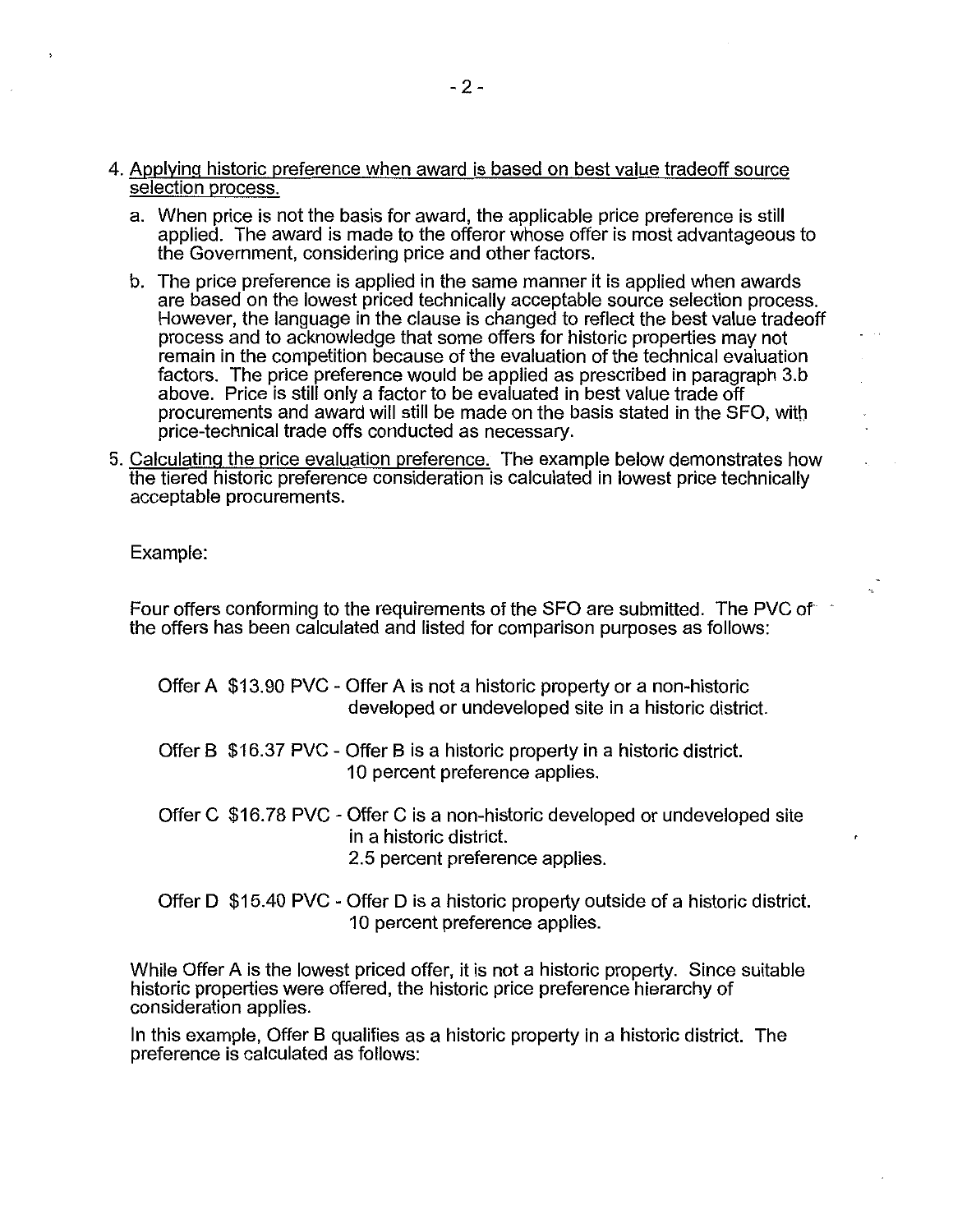| PVC per square foot of Offer B    | \$16.37        |
|-----------------------------------|----------------|
| Preference reduction (10 percent) | <u> 1.64 -</u> |
| Adjusted cost for comparison      | \$14.73        |

The adjusted cost of Offer B when compared to Offer A (the lowest priced offer following the present value price evaluation) is 83 cents higher. The historic property does not receive the award.

Since the adjusted cost for the historic property (Offer B) is more than the nonhistoric property (Offer A), the realty specialist or support contractor must then give preference to any offers for suitable non-historic developed or undeveloped sites in a historic district.

In this example, Offer C qualifies as a non-historic developed site in a historic district. The preference is calculated as follows:

| PVC per square foot of Offer C     | \$16.78 |
|------------------------------------|---------|
| Preference reduction (2.5 percent) | - .42   |
| Adjusted cost for comparison       | \$16.36 |

The adjusted cost of Offer C when compared to Offer A (the lowest priced offer following the present value price evaluation) is \$2.46 higher. The non-historic developed site in a historic district does not receive the award.

Since the adjusted cost for the non-historic developed site in a historic district (Offer C) is more than the non-historic property (Offer A), the realty specialist or support contractor must then give preference to any offers for suitable historic properties outside of a historic district.

In this example, Offer D qualifies as a historic property outside of a historic district. The preference is calculated as follows:

| PVC per square foot of Offer D    | \$15.40 |
|-----------------------------------|---------|
| Preference reduction (10 percent) | $-1.54$ |
| Adjusted cost for comparison      | \$13.86 |

The adjusted cost of Offer D when compared to Offer A (the lowest priced offer following the present value price evaluation) is 4 cents lower. The historic property outside of a historic district becomes the lowest priced technically acceptable offer and receives the award.

Reminder: The example above demonstrates how the tiered historic preference consideration is calculated in lowest price technically acceptable procurements. If the best value tradeoff source selection process is used, Offer D may or may not receive the award based on consideration of other technical evaluation factors as specified in the SFO. The offer that represents the best value to the Government would receive the award.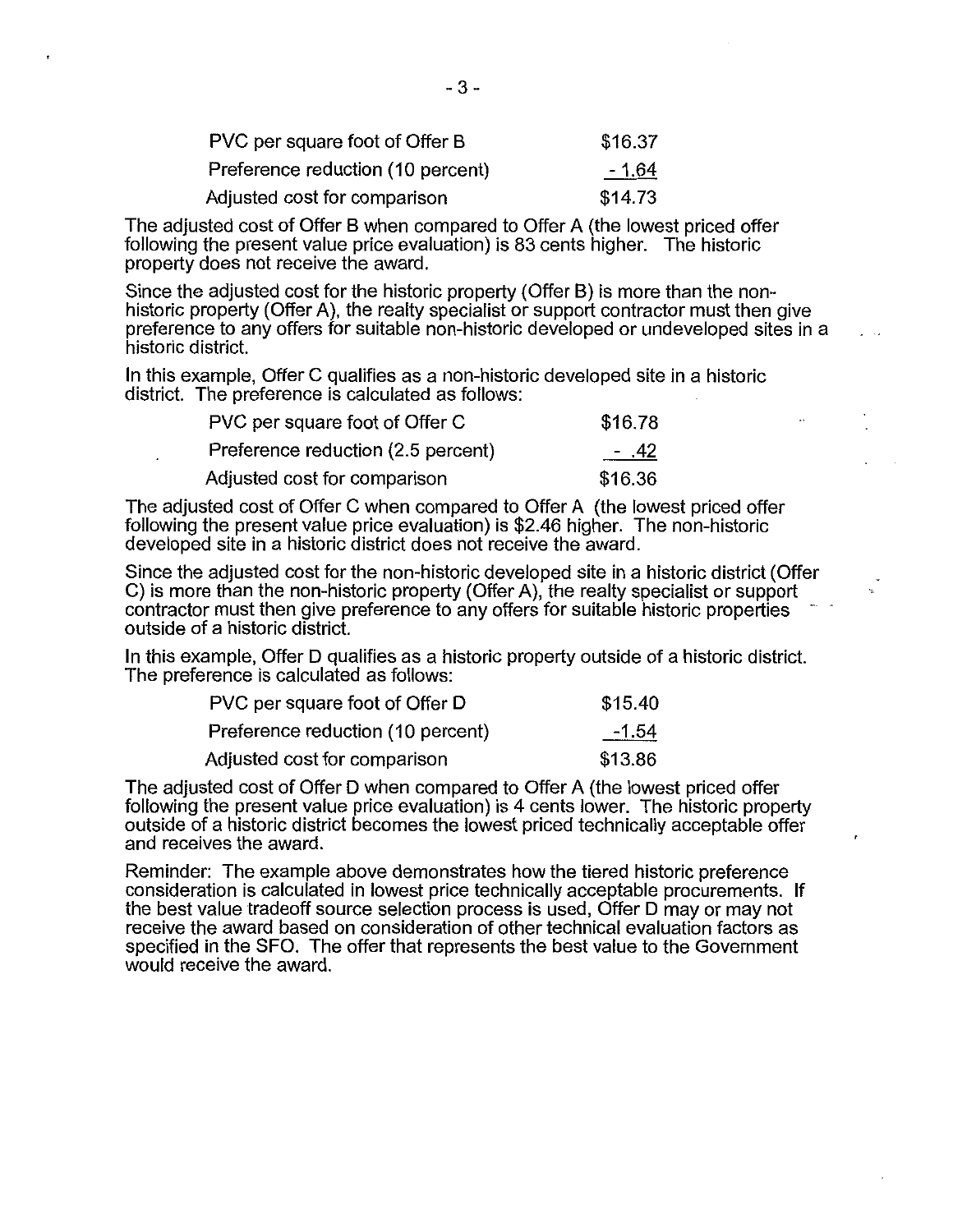## Executive Order 13006 of May 21, 1996

Locating Federal Facilities on Historic Properties in Our Nation's Central Cities

By the authority vested in me as President by the Constitution and the laws of the United States of America, including the National Historic Preservation Act (16 U.S.C. 470 et seq.) and the Public Buildings Cooperative Use Act of 1976 (90 Stat. 2505), and in furtherance of and consistent with Executive Order No. 12072 of August 16, 1978, and Executive Order No. 11593 of May 13, 1971, it is hereby ordered as follows:

Section 1. Statement of Policy. Through the Administration's community empowerment initiatives, the Federal Government has undertaken various efforts to revitalize our central cities, which have historically served as the centers for growth and commerce in our metropolitan areas. Accordingly, the Administration hereby reaffirms the commitment set forth in Executive Order No. 12072 to strengthen our Nation's cities by encouraging the location of Federal facilities in our central cities. The Administration also reaffirms the commitments set forth in the National Historic Preservation Act to provide leadership in the preservation of historic resources, and in the Public Buildings Cooperative Use Act of 1976 to acquire and utilize space in suitable buildings of historic, architectural, or cultural significance.

To this end, the Federal Government shall utilize and maintain, wherever operationally appropriate and economically prudent, historic properties and districts, especially those located in our central business areas. When implementing these policies, the Federal Government shall institute practices and procedures that are sensible, understandable, and compatible with current authority and that impose the least burden on, and provide the maximum benefit to, society.

Section 2. Encouraging the Location of Federal Facilities on Historic Properties in Our Central Cities. When operationally appropriate and economically prudent, and subject to the requirements of section 601 of title VI of the Rural Development Act of 1972, as amended (42 U.S.C. 3122), and Executive Order No. 12072, when locating Federal facilities, Federal agencies shall give first consideration to historic properties within historic districts. If no such property is suitable, then Federal agencies shall consider other developed or undeveloped sites within historic districts. Federal agencies shall then consider historic properties outside of historic districts, if no suitable site within a district exists. Any rehabilitation or construction that is undertaken pursuant to this order must be architecturally compatible with the character of the surrounding historic district or properties.

Section 3. Identifying and Removing Regulatory Barriers. Federal agencies with responsibilities for leasing, acquiring, locating, maintaining, or managing Federal facilities or with responsibilities for the planning for, or managing of, historic resources shall take steps to reform, streamline, and otherwise minimize regulations, policies, and procedures that impede the Federal Government's ability to establish or maintain a presence in historic districts or to acquire historic properties to satisfy Federal space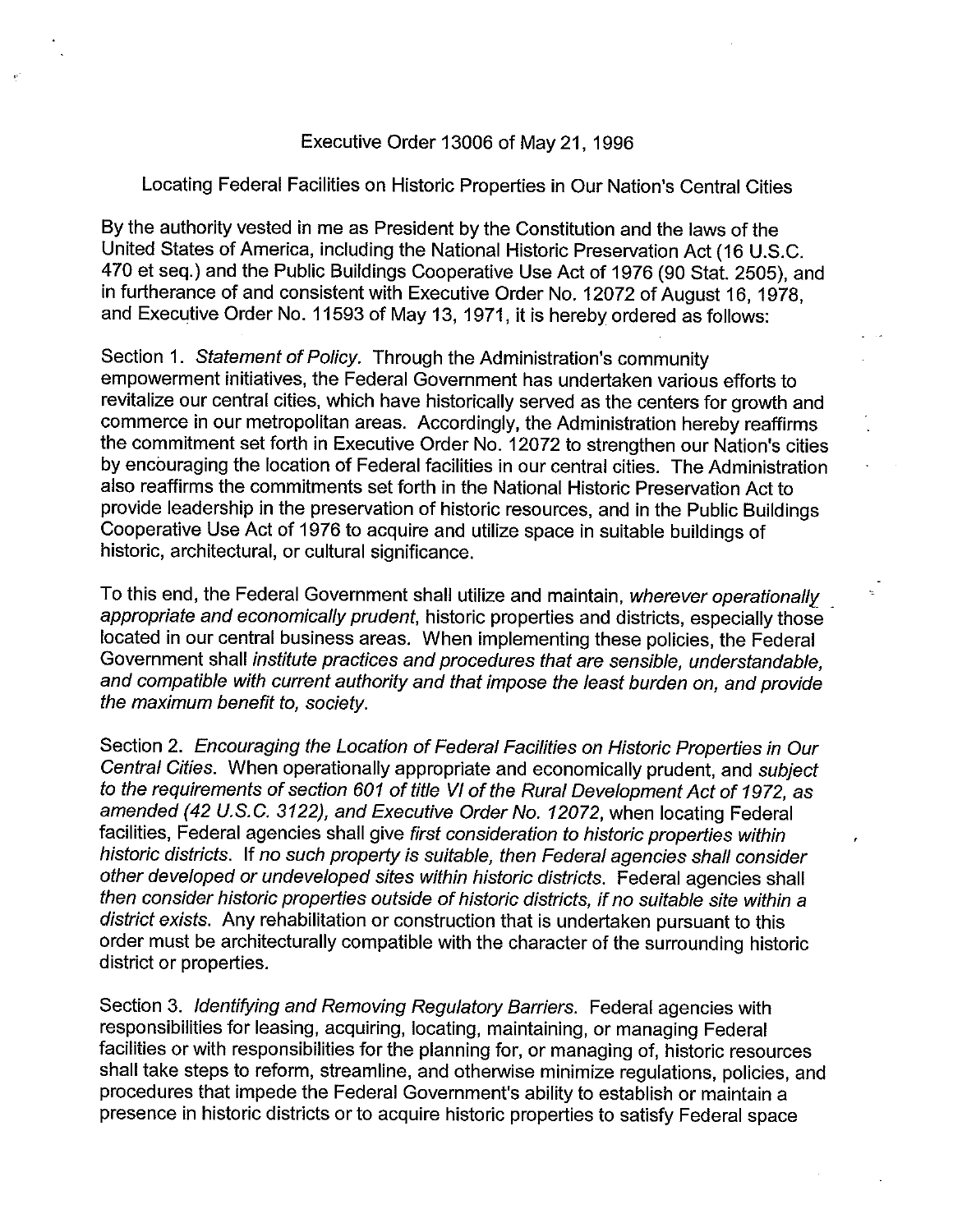needs, unless such regulations, policies, and procedures are designed to protect human health and safety or the environment. Federal agencies are encouraged to seek the assistance of the Advisory Council on Historic Preservation when taking these steps.

Section 4. Improving Preservation Partnerships. In carrying out the authorities of the National Historic Preservation Act, the Secretary of the Interior, the Advisory Council on Historic Preservation, and each Federal agency shall seek appropriate partnerships with States, local governments, Indian tribes, and appropriate private organizations with the goal of enhancing participation of these parties in the National Historic Preservation Program. Such partnerships should embody the principles of administrative flexibility, reduced paperwork, and increased service to the public.

Section 5. Judicial Review. This order is not intended to create, nor does it create, any right or benefit, substantive or procedural, enforceable at law by a party against the United States, its agencies or instrumentalities, its officers or employees, or any other person.

(Signed) William J. Clinton

THE WHITE HOUSE, May 21, 1996.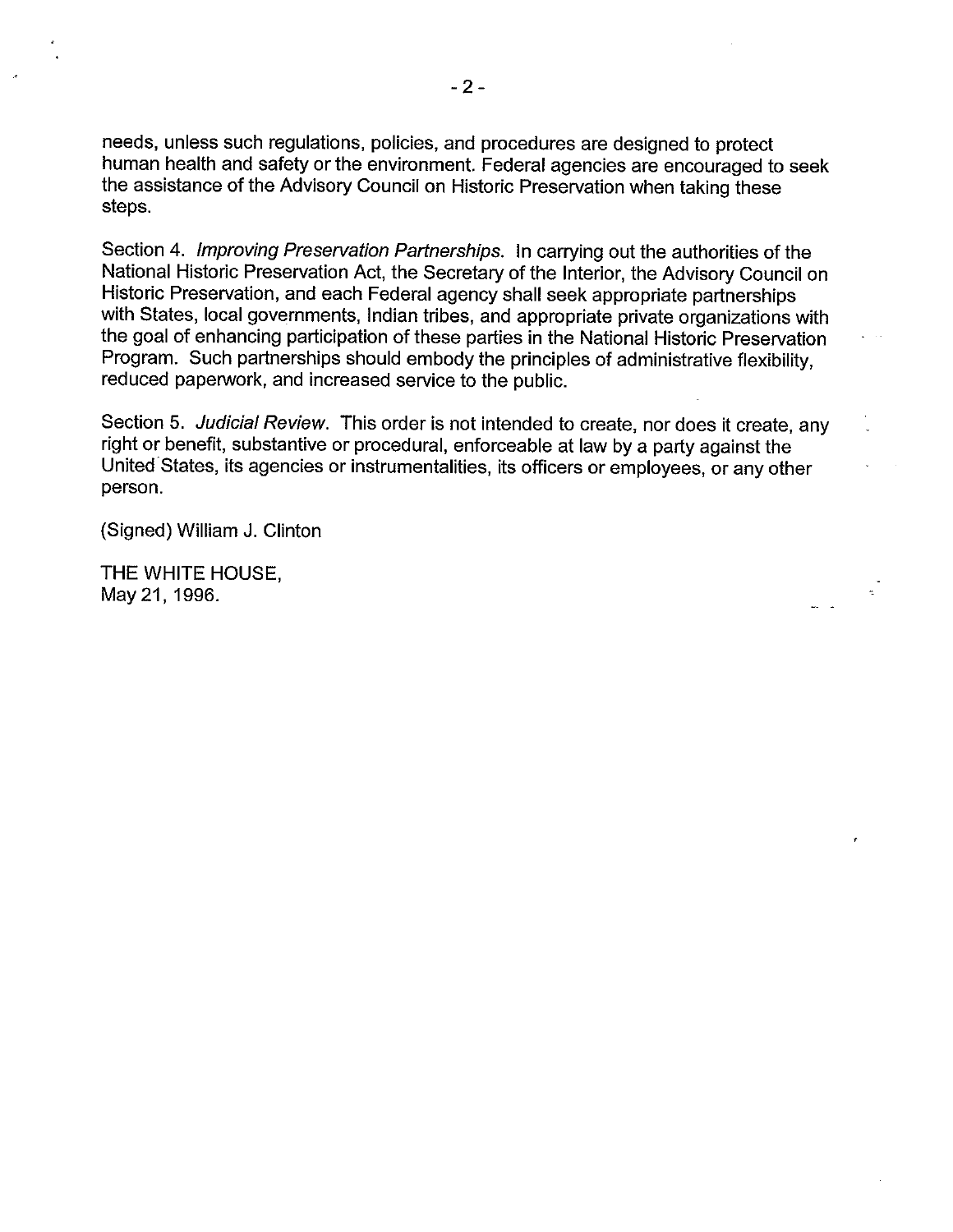## **552.270-2 Historic Preference.**

As prescribed in 570.602 , insert the following provision: Historic Preference (Sept 2004)

(a) The Government will give preference to offers of space in historic properties following this hierarchy of consideration:

(1) Historic properties within historic districts.

(2) Non-historic developed and non-historic undeveloped sites within historic districts.

(3) Historic properties outside of historic districts.

(b) Definitions.

 $\mathfrak{k}$ 

(1) "Determination of eligibility" means a decision by the Department of the Interior that a district, site, building, structure or object meets the National Register criteria for evaluation although the property is not formally listed in the National Register (36 CFR 60.3(c)).

(2) "Historic district" means a geographically definable area, urban or rural, possessing a significant concentration, linkage, or continuity of sites, buildings, structures, or objects united by past events or aesthetically by plan or physical development. A district may also comprise individual elements separated geographically but linked by association or history (36 CFR 60.3(d)). The historic district must be included in or be determined eligible for inclusion in the National Register of Historic Places.

(3) "Historic property" means any pre-historic or historic district, site, building, structure, or object included in or been determined eligible for inclusion in the National Register of Historic Places maintained by the Secretary of the Interior (36 CFR 800.16(I)).

(4) "National Register of Historic Places" means the National Register of districts, sites, buildings, structures and objects significant in American history, architecture,

archeology, engineering and culture that the Secretary of the Interior is authorized to expand and maintain under the National Historic Preservation Act (36 CFR 60.1).

(c) The offer of space must meet the terms and conditions of this solicitation. The Contracting Officer has discretion to accept alternatives to certain architectural characteristics and safety features defined elsewhere in this solicitation to maintain the historical integrity of an historic building, such as high ceilings and wooden floors, or to maintain the integrity of an historic district, such as setbacks, floor-to-ceiling heights, and location and appearance of parking.

(d) When award will be based on the lowest price technically acceptable source selection process, the Government will give a price evaluation preference, based on the total annual square foot (ANSI/BOMA Office Area) cost to the Government, to historic properties as follows:

(1) First to suitable historic properties within historic districts, a 10 percent price preference.

(2) If no suitable historic property within an historic district is offered, or the 10 percent preference does not result in such property being the lowest price technically acceptable offer, the Government will give a 2.5 percent price preference to suitable non-historic developed or undeveloped sites within historic districts.

(3) If no suitable non-historic developed or undeveloped site within an historic district is offered, or the 2.5 percent preference does not result in such property being the lowest price technically acceptable offer, the Government will give a 10 percent price preference to suitable historic properties outside of historic districts.